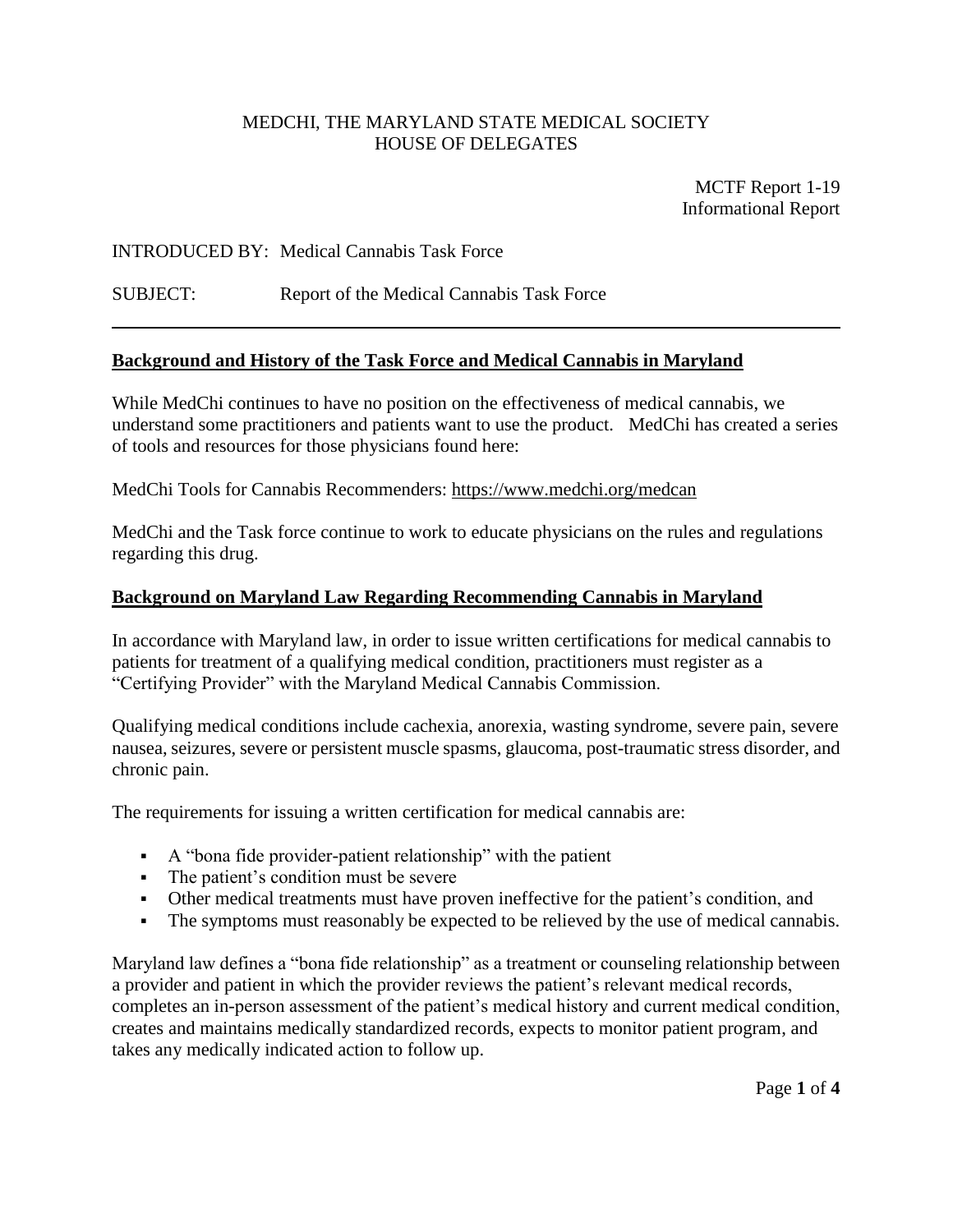Once issued, a physician may amend or revoke a patient's written certification on any medical grounds or if the patient no longer meets the physician's inclusion criteria or the patient now meets the physician's exclusion criteria. Examples of exclusion criteria include suspicion on the part of the provider that the patient is abusing cannabis or diverting cannabis to others.

Any physician with an active, unrestricted license in good standing with the Maryland Board of Physicians who is also actively registered to prescribe controlled substances in Maryland is eligible to register with the Maryland Medical Cannabis Commission.

# **Legislative Cannabis Activity in the Last General Assembly Session**

# Dispensary Licenses

The first major bill was Senate Bill 426 – Medical Cannabis – Regulation of Dispensaries, Growers, and Processors. This bill allows a person to have an interest (ownership, control of, or a management agreement) in no more than four dispensaries. The legislation maintained the requirement for only one license for both growers and processors.

# Advertising, Edibles, Academic Institutions, and Moratorium Extension

The second major piece of legislation affecting the cannabis industry was House Bill 17 – Natalie M. LaPrade Medical Cannabis Commission – Processing and Dispensing Medical Cannabis. This came to be referred to as the "Omnibus Cannabis Bill" because it consolidated multiple pieces of cannabis-related legislation into one bill. The bill passed on the last day of Session. As passed, it is an emergency bill that makes numerous changes to the State's medical cannabis program, including:

(1) Authorizing an academic research representative (employee of an institution of higher education, a related medical facility, or an affiliated biomedical research firm) to register with the Natalie M. LaPrade Medical Cannabis Commission (Commission) to purchase medical cannabis for research purposes.

(2) Requiring the Commission to allow licensed medical cannabis dispensaries and processors to sell "edible cannabis products."

 "Edible cannabis product" means a medical cannabis product intended for human consumption by oral ingestion, in whole or in part, including medical cannabis products that dissolve or disintegrate in the mouth. "Edible cannabis product" does not include any medical cannabis concentrate; medical cannabis–infused product, including an oil, a wax, an ointment, a salve, a tincture, a capsule, a suppository, a dermal patch, or a cartridge; or other dosage form that is recognized by the United States Pharmacopeia, the National Formulary, or the Food and Drug Administration and is approved by the Commission.

 The Commission, in consultation with the Maryland Department of Health must adopt regulations, including but not limited to the packaging, labeling, marketing, and appearance of edible cannabis products, to ensure the safety of minors.

The Commission may also adopt regulations to require a processor to meet any additional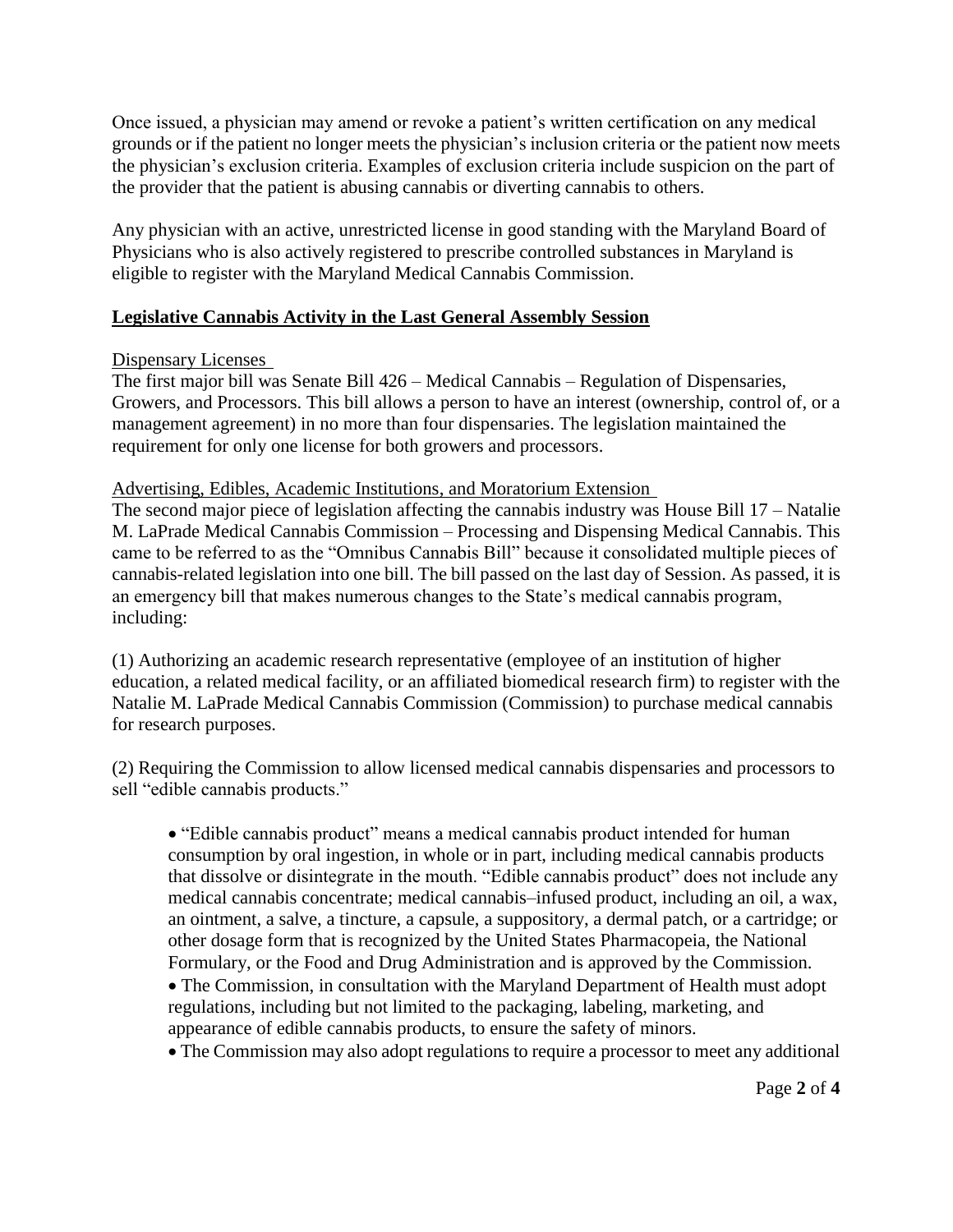requirements that the Commission determines are necessary, including requiring a permit, for the processing of edible cannabis products.

(3) Increasing the length of time from two to three years a medical cannabis license holder must be actively engaged in the industry before selling or transferring ownership of the license.

(4) Adding the revocation of mandatory supervision, parole or probation to the legal protections for individuals participating in the State's medical cannabis program.

(5) Restricting medical cannabis advertising as follows:

 All advertisements for medical cannabis, medical cannabis products, edible cannabis products, or medical cannabis–related services that make therapeutic or medical claims must:

- o Be supported by substantial clinical evidence or substantial clinical data; and
- o Include information on the most significant side effects or risks associated with the use of cannabis.

 An advertisement for a grower, a processor, a dispensary, an independent testing laboratory, a certifying provider, or a third–party vendor may not:

- o Make any statement that is false or misleading in any material way or is otherwise a violation of §§ 13–301 through 13–320 of the Commercial Law Article (abusive, deceptive, unfair trade practices).
- o Contain a design, an illustration, a picture, or a representation that:
	- encourages or represents the recreational use of cannabis;
	- targets or is attractive to minors, including a cartoon character, a mascot, or any other depiction that is commonly used to market products to minors;
	- displays the use of cannabis, including the consumption, smoking, or vaping of cannabis;
	- encourages or promotes cannabis for use as an intoxicant; or
	- $\blacksquare$  is obscene.
- All advertising for medical cannabis, medical cannabis products, or edible cannabis products must include a statement that the product is for use only by a qualifying patient

 Any website owned, managed, or operated by a certifying provider, dispensary, grower, or processor must employ a neutral age–screening mechanism that verifies that the user is at least 18 years of age, including by using an age–gate, age–screen, or age verification mechanism.

 An advertisement placed on social media or a mobile application must include a notification that:

- o A person must be at least 18 years old to view the content; and
- o Medical cannabis is for use by certified patients.

 These requirements do not apply to an advertisement placed on property owned or leased by a dispensary, grower, or processor.

 Any advertisement for medical cannabis, medical cannabis products, edible cannabis products, or medical cannabis–related services may not be placed within 500 feet of: